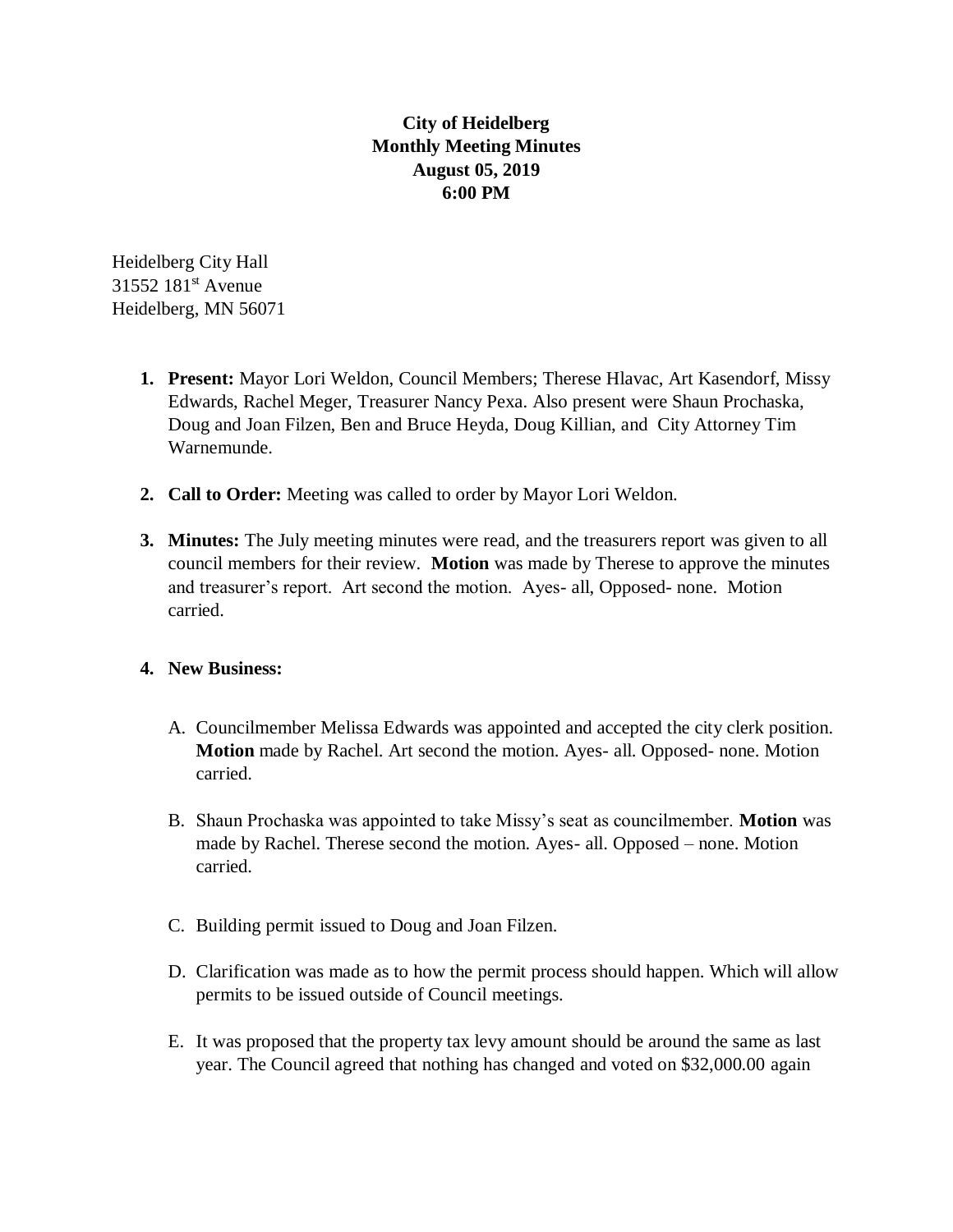this year. **Motion** made by Art to keep the proposed property tax levy at \$32,000. Rachel second the motion. Ayes – all. Opposed to – none. Motion carried.

- F. Missy to investigate clarification on Certificate of Compliance (COC) regarding septic systems in reference to permits. She will also contact county about Flood Plain Insurance and the ordinance process.
- G. Mayor Monday to be Held on Monday, August 19, 2019 at 9:00 a.m. Lori and Ted Odenthal will be on KCHK to talk about the Happenings in Heidelberg.

## **5. Unfinished Business:**

- A. Ben and Bruce Heyda from the Boy Scouts came in for Clerk signature on Ben's Eagle Scout project which will begin soon. They turned in an estimate for pavers and misc. expenses. \$1,550 was approved for the project. **Motion** made by Rachel to approve a check written in the amount of \$1550 to Troop 322. Art second the motion. Ayes – all. Opposed – none. Motion carried. Bruce to contact Missy for supplying payment. Once the project is okayed by the main Boy Scout office.
- B. Atty. Tim Warnemunde presented Ordinance # 3–2019. Clarification was made to be more specific, where the barrier is concerned, and what the city wants defined as a barrier. The option of a fence and/or specified barrier is left to the homeowner. Since first reading on Ordinance #3-2019 was read at the last meeting, **Motion** made by Therese to accept the pool plan addition and have a second reading. Shaun second the motion. Ayes – all. Opposed – none. Motion carried.
- C. Due to condensation inside the hall, the air conditioner will be left on.
- D. The city decided on using a PO Box rather than the mailbox. A PO Box size was chosen. **Motion** made by Rachel to select the medium-size PO Box. Shaun second the motion. Ayes – all. Opposed – none. Motion carried.
- E. Missy will purchase a phone for the city. The city will now have its own phone number to make and receive phone calls and messages. **Motion** made by Art that a phone is to be purchased between \$35-\$85 per month. Shaun second the motion. Ayes – all. Opposed – none. Motion carried.
- F. The council has decided that a Complete Count Committee for the 2020 Census was not necessary.